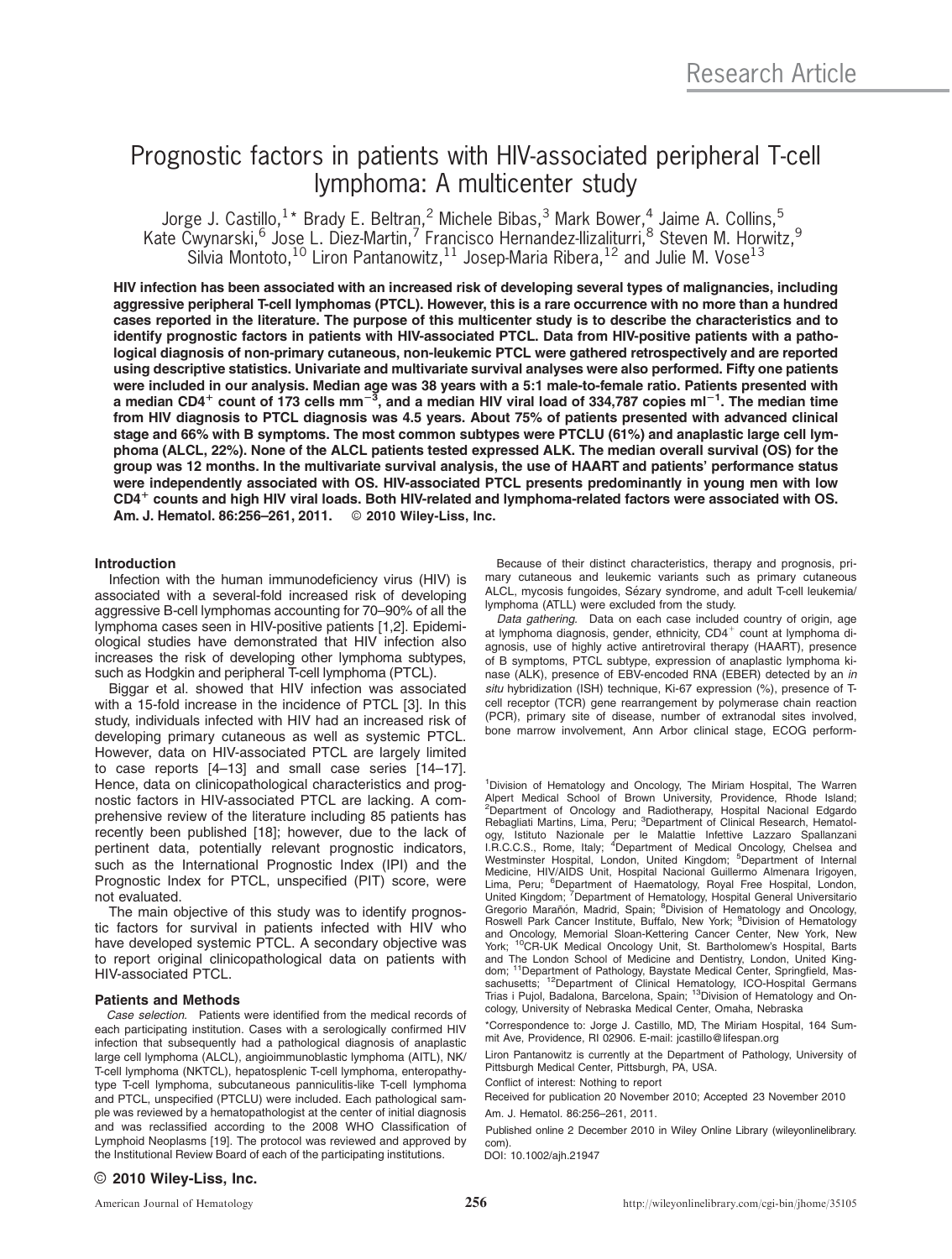ance status, lactate dehydrogenase (LDH) levels, frontline therapy, response to frontline therapy, use of hematopoietic stem cell transplantation (HSCT), final outcome, overall survival (OS), and cause of death.

The age-adjusted IPI (aaIPI) score in each case was calculated using three variables, performance status  $ECOG > 2$ , high LDH levels, and clinical Stage 3 or 4 [20]. The PIT score was calculated using four clinical variables, age  $\geq 60$  years, performance status ECOG  $>1$ , high LDH levels, and bone marrow involvement [21].

Statistical analysis. All the patients were included in the clinicopathological analysis while only chemotherapy-treated patients were included in the survival analysis. Clinicopathological variables were dichotomized to facilitate analysis and are presented using descriptive methods. The OS time was defined as the time in months elapsed between the date of diagnosis and the date of death or last follow-up. Univariate analysis was performed using Kaplan–Meier survival estimates [22], which were compared using the log-rank test [23]. The Cox proportional-hazard regression test was used for the multivariate analysis [24]. P-values of less than 0.05 were considered statistically significant. Calculations and graphics were obtained using the statistical software MedCalc version 11.4.2.0 (Mariakerke, Belgium).

#### **Results**

A total of 53 patients were initially submitted for this study. Two patients were excluded due to a diagnosis of primary cutaneous ALCL and ATLL, respectively. Fifty-one patients were finally included in this analysis. Nine cases have been previously published [16], but new and updated data are presented here.

### Clinical characteristics

The main clinical characteristics of HIV-associated PTCL are shown in Table I. The median age at presentation was 38 years (range: 16–63 years), and 50 patients (98%) were younger than 60 years. The male-to-female ratio was 4.7:1. Twenty-six cases (51%) were reported from Europe, 14 cases (27%) from Latin America, 8 cases (16%) from the United States, and 3 cases (6%) from Asia. By ethnicity, 21 patients (42%) were Caucasian, 20 patients (40%) were Hispanic, 5 patients (10%) were Black, and 4 patients (8%) were Asian. The ethnicity of one patient was unknown.

With regard to HIV-related characteristics, the median  $CD4^+$  count was 137 cells mm<sup>-3</sup> (range: 4-604 cells  $mm^{-3}$ ) and the median HIV viral load was 343,787 copies  $m<sup>1</sup>$  (range: undetectable to 1.1 million copies ml<sup>-</sup> ). The time from diagnosis of HIV infection to diagnosis of PTCL was available in 39 patients, with a median of 55 months (range: 0–231 months). Twelve patients (32%) had a diagnosis of AIDS and 10 (25%) were on HAART prior to their diagnosis of PTCL. Twenty two patients (54%) received HAART after the diagnosis of PTCL was made.

Among the lymphoma-related characteristics, 75% of patients presented with advanced clinical stage, 68% had elevated LDH levels, 66% presented with B symptoms, and 69% had at least one extranodal site involved. High aaIPI scores (two to three factors) were seen in 62%; scores of 0, 1, 2, and 3 were seen in 3 (8%), 11 (30%), 10 (27%), and 13 (35%) patients, respectively. High PIT scores (two to four factors) were seen in 51% of the patients; scores of 0, 1, 2, and 3–4 were seen in 7 (20%), 10 (29%), 13 (37%), and 5 (14%) patients, respectively.

## Pathological characteristics

The main pathological characteristics of HIV-associated PTCL are shown in Table II. According to the 2008 WHO Classification of Lymphoid Neoplasms, 31 patients (61%) had PTCLU, 11 patients (22%) had ALCL, 7 patients (14%) had NKTCL, and 2 patients (4%) had AITL. No cases of hepatosplenic, enteropathy-type, or subcutaneous panniculitis-like PTCL were identified. Seven ALCL cases tested did not show ALK expression by immunohistochemistry. From the eight cases that were positive for EBER by ISH, 4 (50%) were NKTCL, 3 (37.5%) were PTCLU, and 1 (12.5%) was ALCL. The average expression of Ki67 was

TABLE I. Clinical Characteristics of 51 Patients with HIV-Associated Peripheral T-Cell Lymphoma

| Characteristic                                       |               |                  |
|------------------------------------------------------|---------------|------------------|
| $(n = \text{cases with available data})$             | Number/median | Percentage/range |
| Age, years $(n = 51)$                                | 38            | $16 - 63$        |
| Sex ( $n = 51$ )                                     |               |                  |
| Male                                                 | 42            | 82%              |
| Female                                               | 9             | 18%              |
| CD4+ counts ( $n = 38$ )                             |               |                  |
| $<$ 200 cells mm <sup>-3</sup>                       | 27            | 71%              |
| $<$ 100 cells mm <sup>-3</sup>                       | 21            | 55%              |
| $<$ 50 cells mm $^{-3}$                              | 11            | 29%              |
| Performance status ( $n = 49$ )                      |               |                  |
| <b>ECOG 0-1</b>                                      | 26            | 53%              |
| ECOG > 2                                             | 23            | 47%              |
| LDH levels $(n = 37)$                                |               |                  |
| Normal                                               | 12            | 32%              |
| Elevated                                             | 25            | 68%              |
| Number of extranodal sites ( $n = 51$ )              |               |                  |
| $0 - 1$ sites                                        | 27            | 53%              |
| $>1$ site                                            | 24            | 47%              |
| Clinical stage ( $n = 51$ )                          |               |                  |
| Early stage (I-II)                                   | 13            | 25%              |
| Advanced stage (III-IV)                              | 38            | 75%              |
|                                                      |               |                  |
| Bone marrow involvement ( $n = 37$ )<br>Non involved | 28            | 76%              |
|                                                      |               |                  |
| Involved                                             | 9             | 24%              |
| B symptoms ( $n = 50$ )                              |               |                  |
| Absent                                               | 17            | 34%              |
| Present                                              | 33            | 66%              |
| IPI score $(n = 39)$                                 |               |                  |
| Low/low-intermediate (0-1)                           | 22            | 56%              |
| High/high-intermediate (2-3)                         | 17            | 44%              |
| PIT score $(n = 35)$                                 |               |                  |
| Low $(0-1)$                                          | 17            | 49%              |
| High $(≥2)$                                          | 18            | 51%              |
| Lymphoma therapy $(n = 42)$                          |               |                  |
| CHOP or CHOP-like                                    | 30            | 71%              |
| Other regimens                                       | 12            | 29%              |
| Response to therapy $(n = 42)$                       |               |                  |
| Complete response                                    | 18            | 43%              |
| Partial response                                     | 9             | 21%              |
| No response                                          | 15            | 36%              |
| Received stem cell transplantation                   | 7             | 17%              |
| Outcome ( $n = 51$ )                                 |               |                  |
| Alive                                                | 17            | 33%              |
| Dead                                                 | 34            | 67%              |
| Cause of death ( $n = 32$ )                          |               |                  |
| Lymphoma progression                                 | 20            | 63%              |
| Infections                                           | 10            | 31%              |
|                                                      |               |                  |

PTCL: peripheral T-cell lymphoma, LDH: lactate dehydrogenase, ECOG: Eastern Cooperative Oncology Group, IPI: International Prognostic Index, PIT: Prognostic Index for PTCL, unspecified, CHOP: cyclophosphamide, doxorubicin, vincristine and prednisone.

60%, with a range of 10–95%; PTCLU, NKTCL, and AITL had an average expression of Ki67 of 75, 50, and 25%, respectively. TCR gene rearrangements were identified in 56% of the patients tested.

### Treatment and response

Out of 51 patients, 9 did not receive chemotherapy because they died prior to the institution of therapy or best supportive care was pursued. From the 42 patients who received at least one cycle of chemotherapy, 30 patients (71%) received CHOP (cyclophosphamide, doxorubicin, vincristine, prednisone); the remaining 12 patients received either CDE (cyclophosphamide, doxorubicin, etoposide; n  $= 5$ ), PVB (cisplatin, vinblastine, bleomycin;  $n = 2$ ), ESHAP (etoposide, methylprednisolone, cisplatin, cytarabine;  $n = 1$ ), ABVD (doxorubicin, bleomycin, vinblastine, dacarbazine;  $n = 1$ ), CVP (cyclophosphamide, vincristine, prednisone;  $n = 1$ ), ICE (ifosfamide, carboplatin, etoposide;  $n = 1$ ), or ACVB (doxorubicin, cyclophosphamide, vindesine, bleomycin, prednisone;  $n = 1$ ).

The overall response (OR) rate to chemotherapy was 64% ( $n = 27/42$ ), with a 43% complete response (CR;  $n =$ 18) and 21% partial response (PR;  $n = 9$ ). Progressive dis-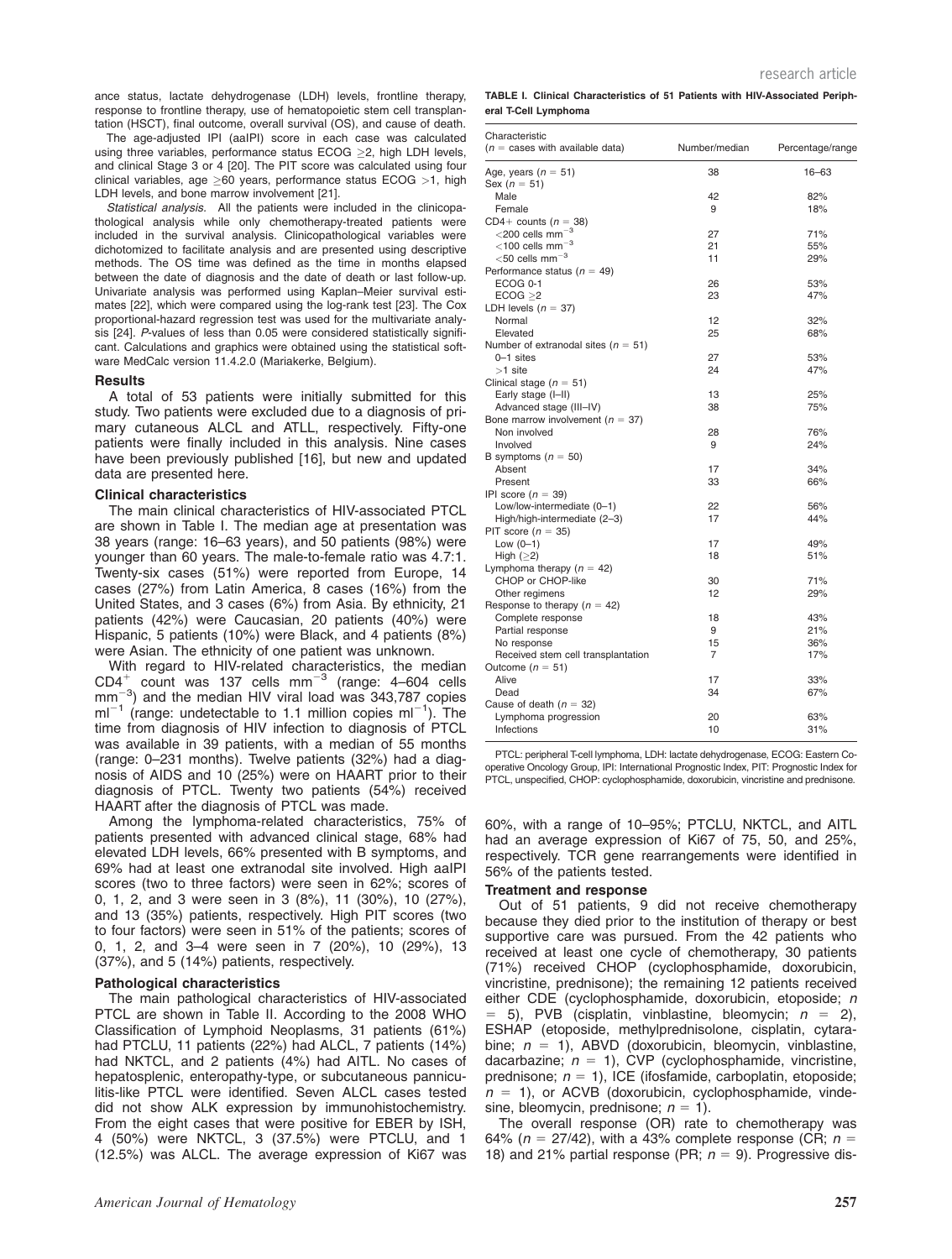#### research article

| TABLE II. Selected Pathological Characteristics of 51 Patients with HIV-Associated Peripheral T-Cell Lymphoma |  |  |  |
|---------------------------------------------------------------------------------------------------------------|--|--|--|
|                                                                                                               |  |  |  |

|                  | Number of cases | <b>ALK</b> |              | <b>EBER</b> |              | Ki67 >80%  |              | <b>TCR</b> |              |
|------------------|-----------------|------------|--------------|-------------|--------------|------------|--------------|------------|--------------|
| Lymphoma subtype |                 | No. tested | No. positive | No. tested  | No. positive | No. tested | No. positive | No. tested | No. positive |
| <b>PTCLU</b>     | 31              |            | $0(0\%)$     | 10          | 3(30%)       | 9          | 5(56%)       | 8          | 4(50%)       |
| <b>ALCL</b>      |                 |            | $0(0\%)$     | 2           | $(50\%)$     | U          | <b>NA</b>    | ь          | 3(60%)       |
| <b>NKTCL</b>     |                 |            | $0(0\%)$     | 6           | 4(67%)       | 3          | (33%)        | ے          | $(50\%)$     |
| AITL             |                 |            | $0(0\%)$     |             | $0(0\%)$     |            | $0(0\%)$     |            | 1 (100%)     |
| Total            | 51              | 18         | $0(0\%)$     | 20          | 8(40%)       | 14         | 6(43%)       | 16         | 9(56%)       |

AITL: angioimmunoblastic lymphoma; ALCL: anaplastic large cell lymphoma; ALK: anaplastic lymphoma kinase, EBER: Epstein Barr virus-encoded RNA, NKTCL: NK/ T-cell lymphoma; PTCLU: peripheral T-cell lymphoma, unspecified; TCR: T-cell receptor gene rearrangement.



Figure 1. Kaplan–Meier survival estimates in 51 patients with HIV-associated peripheral T-cell lymphoma for the whole group (A), and according to response to chemotherapy (B), use of HAART (C) and performance status (D). A shows 95% confidence intervals.

ease (PD) was seen in 36% of patients ( $n = 15$ ). Seven patients (17%) underwent autologous HSCT, five patients as part of frontline therapy, and two patients in the salvage setting. At the time of this report, after a median follow-up of 59 months (range: 3–146 months), 17 patients (33%) were still alive without disease while 34 patients (67%) were deceased. Causes of death included lymphoma progression (63%), infectious complications (31%), and cerebrovascular accidents (6%). Two of the infectious deaths (20%) occurred during chemotherapy.

#### Survival analysis

Survival data were available in 48 patients, from which 41 received at least one cycle of chemotherapy; survival time was not available in one patient treated with CHOP. The median OS for the entire group was 12 months and the 5-year OS was 32% (Fig. 1A). Among the patients who received chemotherapy, the median OS has not been reached in patients achieving a CR ( $n = 18$ ), while patients who achieved PR  $(n = 9)$  or experienced PD  $(n = 14)$  had a median OS of 18 and 3 months, respectively  $(P < 0.0001$ ; Fig. 1B).

In the univariate analysis (Table III), performance status ECOG  $\geq$ 2 and CD4<sup>+</sup> counts <200 cells mm<sup>-3</sup> at PTCL diagnosis were associated with a worse OS. The use of HAART was associated with a better OS. High aaIPI and high PIT scores were also associated with a better OS (data not shown). Other factors such as age, sex, ethnicity, B symptoms, extranodal and bone marrow involvement, advanced clinical stage, elevated LDH levels, and histological subtypes were not associated with OS. Because of the small sample size, survival analyses using EBER or Ki67 expression were not attempted.

In the multivariate analysis (Table III), the use of HAART was independently associated with a better prognosis (median OS 18 vs. 2 months; Fig. 1C) and a performance status ECOG  $\geq$ 2 was independently associated with a worse survival (median OS 82 vs. 7 months; Fig. 1D). No other variables were retained in the model. The multivariate analysis did not include aaIPI or PIT scores since age, LDH levels, clinical stage, and bone marrow involvement did not show an association with median OS.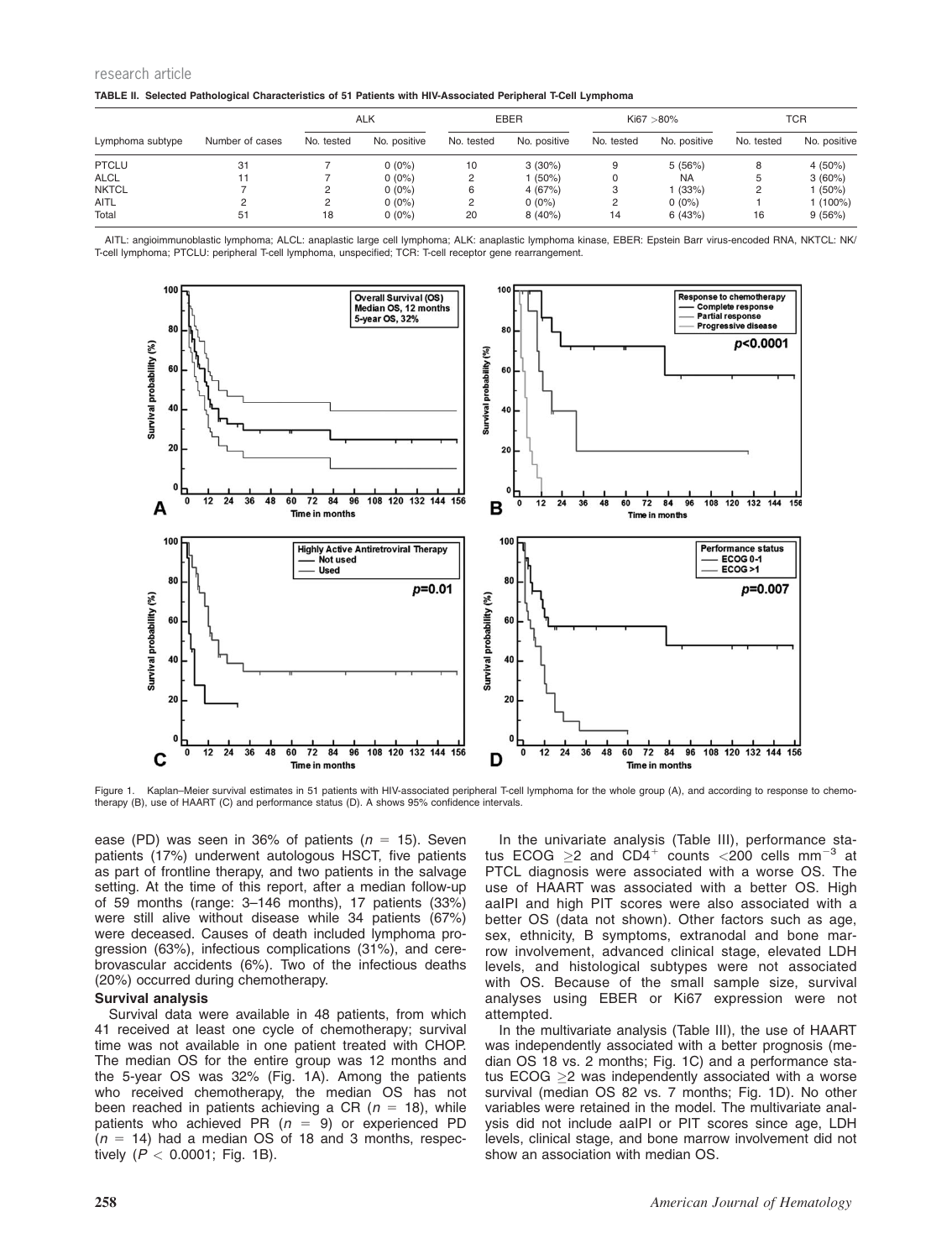TABLE III. Univariate and Multivariate Survival Analysis in 51 Patients with HIV-Associated Peripheral T-Cell Lymphoma

|                                                 | Univariate analysis |           | Multivariate analysis <sup>a</sup> |         |  |
|-------------------------------------------------|---------------------|-----------|------------------------------------|---------|--|
| Variable                                        | HR (95% CI)         | P-value   | HR (95% CI)                        | P-value |  |
| Male sex                                        | $1.1(0.5 - 2.9)$    | ΝS        |                                    |         |  |
| $CD4^+$ count<br>$<$ 200 cells mm <sup>-3</sup> | $3.4(1.4 - 8.1)$    | 0.03      |                                    |         |  |
| Use of HAART                                    | $0.3(0.1-0.9)$      | 0.003     | $0.3(0.1 - 0.8)$                   | 0.01    |  |
| Presence of B symptoms                          | $2.0(0.9 - 4.2)$    | NS.       |                                    |         |  |
| Performance status<br>ECOG > 2                  | $3.1(1.5 - 6.7)$    | 0.001     | $3.4(1.4 - 8.1)$                   | 0.007   |  |
| >1 extranodal sites                             | $1.2(0.6 - 2.5)$    | <b>NS</b> |                                    |         |  |
| Bone marrow involvement                         | $0.5(0.2 - 1.4)$    | ΝS        |                                    |         |  |
| Clinical stage 3-4                              | $1.0(0.4 - 2.2)$    | ΝS        |                                    |         |  |
| Elevated LDH levels                             | $0.9(0.3 - 2.5)$    | ΝS        |                                    |         |  |
| aalPI score 2-3                                 | $2.5(1.0-6.1)$      | 0.025     |                                    |         |  |
| PIT score 2-4                                   | $3.9(1.5 - 10.0)$   | 0.004     |                                    |         |  |

CI: confidence interval; ECOG: Eastern Cooperative Oncology Group; HAART: highly active antiretroviral therapy; HR: hazard ratio; LDH: lactate dehydrogenase; aaIPI: age-adjusted International Prognostic Index; PIT: Prognostic Index for PTCL, unspecified; NS: not significant.<br><sup>a</sup> The multivariate analysis did not include aaIPI or PIT scores since clinical

stage, LDH levels and bone marrow involvement were NS.

## Survival in patients undergoing autologous HSCT

From the five patients undergoing autologous HSCT as part of their frontline regimen, three were in CR, one in PR, and one in PD. The latter died of lymphoma progression 10 months after diagnosis while the other four patients were alive at the time of this report with survivals of 5, 18, 42, and 129 months. Furthermore, the median OS of the five patients treated with frontline autologous HSCT has not been reached (data not shown). The two patients undergoing autologous HSCT as salvage therapy died 13 and 18 months after their PTCL diagnosis; one patient died of lymphoma progression and the other from infectious complications.

## **Discussion**

PTCLs are rare lymphoproliferative disorders characterized by the dysregulated growth of malignant NK or T-cells, accounting for  $\sim$ 10–15% of all the cases of NHL [19]. Recent published data from the International Peripheral Tcell Lymphoma Project showed that these entities carry a poor prognosis despite modern therapeutic approaches [25]. HIV infection has been associated with an increased risk of developing aggressive subtypes of NHL; however, data on HIV-associated PTCL are largely limited to case reports [4–13] and small case series [14–17]. Here we present data on 51 patients with HIV-associated PTCL with a median follow-up of 59 months, and this is, to the best of our knowledge, the largest study reported to date.

Among the most salient clinical findings was that HIVassociated PTCL presented in individuals with a median  $CD4^+$  count of 137 cells mm<sup>-3</sup>. Furthermore, the median HIV viral load at diagnosis of PTCL was >300,000 copies  $ml^{-1}$ . These findings are similar to prior reports on aggressive B-cell lymphomas in HIV infected persons, such as DLBCL [26] and plasmablastic lymphoma [27], and suggests a relationship between immunosuppression and T-cell lymphomagenesis. The median age of PTCL diagnosis at 38 years and the male-to-female ratio (5:1) at presentation of PTCL are similar to other lymphoma subtypes in HIVpositive individuals [27]. In a similar fashion, HIV-associated PTCL patients tend to present frequently with advanced stage, extranodal involvement, and B symptoms.

Interestingly, the time from HIV diagnosis to PTCL diagnosis was  $\sim$ 4.5 years. Few studies have focused on the latency time between HIV infection diagnosis and the development of lymphoma. In the pre-HAART era, it was estimated that the median time between HIV infection and

diagnosis of lymphoma was  $\sim$ 50 months [28]. However, this observation may need to be re-evaluated in the HAART era.

One of our pathological findings was the high proportion of patients with a pathological diagnosis of PTCLU (61%), which is not surprising since PTCLU is also the most common PTCL subtype seen in immunocompetent individuals. A second interesting finding was that, in our study, all the ALCL patients tested for ALK expression were negative. Patients with ALK-negative ALCL tend to be older and have a worse OS compared with their ALK-positive counterparts [29]. This finding is consistent with a recently published literature review of 37 cases of HIV-associated ALCL [30]. Based on this finding, one could theorize that the pathogenesis of ALCL in HIV-positive individuals is less dependent on ALK. Finally, the expression of EBER by ISH was found within the malignant cells in 50% of the NKTCL patients tested and also in a number of patients with PTCLU and ALCL. Although the pathogenetic role of EBV in NKTCL has been demonstrated [31], its relationship with PTCLU and ALCL remains unclear. For example, Dupuis et al. showed that 40% of immunocompetent patients with PTCLU expressed EBER mainly in CD20-positive cells within the tumors, although EBER was also expressed in rare CD2-positive cells [32]. In contrast, a study on immuncompetent patients with ALCL showed a complete absence of EBER expression in all 64 cases [33]. The pathogenetic role of EBV in PTCL needs to be further investigated.

With regard to response to therapy, the results from our study are consistent with prior reports in immunocompetent patients with PTCL, in which the OR rate to chemotherapy ranges from 50 to 70% [25]. Not surprisingly, patients who achieved a CR with chemotherapy had a statistically significant survival benefit. Although there is no standard of care for the initial treatment of PTCL,  $\sim$ 70% of the patients reported here received CHOP as part of their initial therapeutic regimen. A previous study has challenged the efficacy of anthracycline-containing regimens in PTCL [25]; however, 37 patients (88%) in the present series received anthracyclinebased chemotherapy. Because of the small sample size, no further statistical analyses were attempted in this regard. The role of autologous HSCT is under investigation in patients with PTCL. In our series, five patients underwent HSCT as part of their frontline therapy with encouraging results, although prolonged survival was not seen in the two patients receiving HSCT as salvage therapy. However, this was a very small subset of patients to draw any definitive conclusions. In the light of a recently published case-control study by the European Group for Blood and Marrow Transplantation Lymphoma Working Party [34], in which similar survival was seen in patients with HIV-associated lymphomas and immunocompetent matched controls, further research is needed to clarify the optimal time for HSCT in HIV-associated PTCL.

The median OS of our patients was 12 months and no statistical differences in survival were observed among different PTCL subtypes (data not shown). This apparent lack of difference in OS could be due to equalization secondary to HIV infection or most likely the small sample of our study. Nonetheless, the median OS (12 months) in patients with HIV-associated PTCL appears shorter than in immunocompetent patients [25]. The 5-year OS (32%), however, seems similar to the one reported by the International Tcell Lymphoma Project [25]. A small case series compared the survival of patients with HIV-associated B-cell lymphoma and HIV-associated PTCL and found no statistical difference [14]; however, in that study, only 15% of the patients received HAART and  $CD4^+$  counts were extremely low in both groups. Further studies are needed to clarify these observations in the HAART era.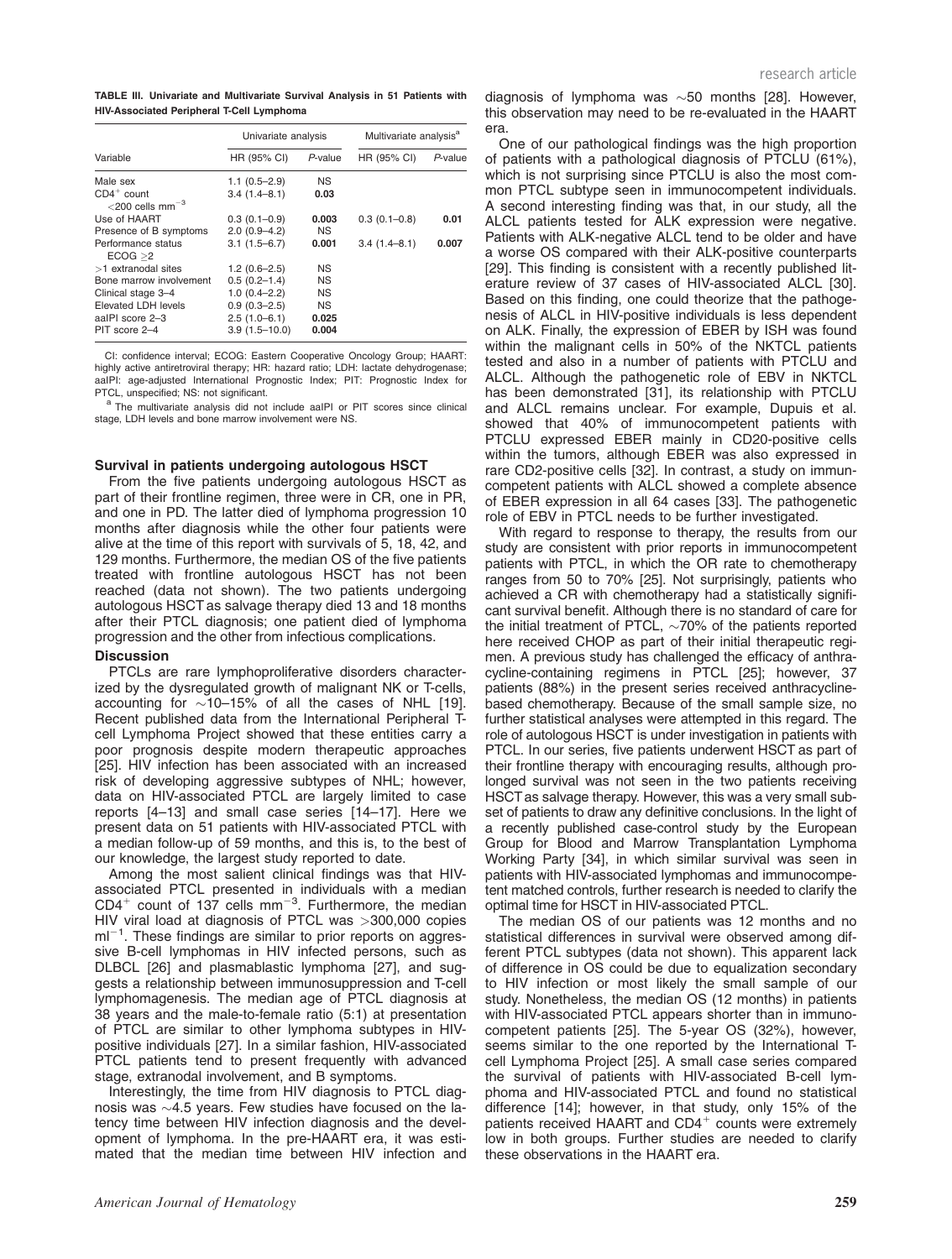#### research article

Several prognostic factors have been described in HIVassociated lymphomas, and they have been subdivided into HIV-related and lymphoma-related factors. Among the HIVrelated factors, low  $CD4^+$  counts and the use of HAART have been frequently associated with survival [35,36]. Among the lymphoma-related factors, probably the most widely used risk-stratification tool is the IPI score [26,37,38]. It is unclear whether lymphoma-related factors are stronger prognosticators than HIV-related factors; however, it is likely that both play a role in HIV-associated lymphomas. In the univariate analysis, two HIV-related and three lymphoma-related factors were associated with OS. However, due to the lack of association between OS and age, clinical stage, LDH levels and extranodal involvement, the association between OS and the aaIPI and PIT scores likely relied heavily on performance status. Hence, these were not included in our multivariate analysis. In the multivariate analysis, the use of HAART was independently associated with a better OS while a performance status  $ECOG > 2$  was associated with a worse OS.

The use of HAART has not only been associated with a decrease in the incidence, but also an improvement in survival in HIV-associated lymphomas [39]. Furthermore, studies have shown that an immunological response to HAART could be the main reason for this survival benefit [40]. Unfortunately, our numbers were too small to evaluate timing of or response to HAART as prognostic factors. Performance status has been previously described as a prognostic factor in patients with a wide variety of HIV-associated lymphomas.

The main strengths of our study include the number of patients ( $n = 51$ ), since less than a hundred cases have been reported in the literature, the multi-institutional participation, including USA, Europe, Asia, and South America, the ethnic diversity of the cohort, and the relatively long follow-up (5 years). Our study, however, carries several weaknesses, such as the retrospective nature of the investigation and the lack of central pathological evaluation. Retrospective studies are more prone to selection and reporting bias, hence the conclusions could have been potentially achieved by chance rather than a true association. However, several of our findings are consistent with prior reports. The lack of central pathological evaluation could have also affected the classification of our cases, although the cases were reviewed at the center of diagnosis and reclassified according to the 2008 WHO Classification. Despite these shortcomings, we were able to identify statistically significant prognostic factors for survival and describe the clinicopathological characteristics of patients with HIV-associated PTCL.

In conclusion, we present the largest study reporting original data in patients with HIV-associated PTCL, a rare lymphoma that represents a diagnostic and therapeutic challenge for modern clinicians. Our study shows that HIVassociated PTCL presents in young male patients with low  $CD4<sup>+</sup>$  counts and high HIV viral load. Patients commonly present with advanced stage and extranodal involvement. The most common subtype was PTCLU and we confirmed the lack of ALK expression in HIV-associated ALCL. Both HIV and lymphoma-related factors, namely use of HAART and performance status, respectively, were associated with OS. Further research is needed to clarify the role of HIV infection in the development of patients with PTCL, and to improve the survival of patients with HIV-associated PTCL.

#### Acknowledgments

Preliminary results from this study were presented at the 2009 Lymphoma and Myeloma International Congress, New York, NY, October 22–24, 2009, and the 51st Annual Meeting of the American Society of Hematology, New Orleans, LA, December 5–9, 2009. Dr. Beltran thanks Drs. Rocio Reategui and Domingo Morales, from the Departments of Oncology and Pathology at the Hospital Nacional Edgardo Rebagliati Martins, for their support in this study. Dr. Bibas thanks Dr. Andrea Antinori, Chief of Clinical Department and Clinical Research, Istituto Nazionale per Le Malattie Infettive Lazzaro Spallanzani I.R.C.C.S., for his support in this study. Dr. Cwynarski acknowledges the patients and Staff of the Ian Charles Day Centre and 4S at the Royal Free Hospital. Dr. Diez-Martin acknowledges Pascual Balsalobre, Transplant Coordinator at the Hospital General Universitario Gregorio Marañón in Madrid, Spain, for his assistance in this study. Dr. Vose acknowledges Martin Bast, Lead Coordinator of the Lymphoma Study Group at the University of Nebraska Medical Center, for his assistance in this study.

#### References

- 1. Levine AM, Seneviratne L, Espina BM, et al. Evolving characteristics of AIDS-related lymphoma. Blood 2000;96:4084–4090.
- 2. Cote TR, Biggar RJ, Rosenberg PS, et al. Non-Hodgkin's lymphoma among people with AIDS: Incidence, presentation and public health burden. AIDS/ Cancer Study Group. Int J Cancer 1997;73:645–650.
- 3. Biggar RJ, Engels EA, Frisch M, Goedert JJ. Risk of T-cell lymphomas in persons with AIDS. J Acquir Immune Defic Syndr 2001;26:371–376.
- 4. Chadburn A, Cesarman E, Jagirdar J, et al. CD30 (Ki-1) positive anaplastic large cell lymphomas in individuals infected with the human immunodeficiency virus. Cancer 1993;72:3078–3090.
- 5. Gold JE, Ghali V, Gold S, et al. Angiocentric immunoproliferative lesion/T-cell non-Hodgkin's lymphoma and the acquired immune deficiency syndrome: A case report and review of the literature. Cancer 1990;66:2407–2413.
- 6. Gonzalez-Clemente JM, Ribera JM, Campo E, et al. Ki-1+ anaplastic largecell lymphoma of T-cell origin in an HIV-infected patient. Aids 1991;5:751– 755.
- 7. Herndier BG, Shiramizu BT, Jewett NE, et al. Acquired immunodeficiency syndrome-associated T-cell lymphoma: Evidence for human immunodeficiency virus type 1-associated T-cell transformation. Blood 1992;79:1768– 1774.
- 8. Kobayashi M, Yoshimoto S, Fujishita M, et al. HTLV-positive T-cell lymphoma/ leukaemia in an AIDS patient. Lancet 1984;1:1361–1362.
- 9. Nasr SA, Brynes RK, Garrison CP, Chan WC. Peripheral T-cell lymphoma in a patient with acquired immune deficiency syndrome. Cancer 1988;61:947– 951.
- 10. Pantanowitz L, Castillo J, Freeman JK, Dezube BJ. Images in HIV/AIDS. Fatal HIV-associated anaplastic large-cell lymphoma. AIDS Read 2009; 19:19–21.
- 11. Proca DM, De Renne L, Marsh WL Jr, Keyhani-Rofagha S. Anaplastic large cell lymphoma in a human immunodeficiency virus-positive patient with cytologic findings in bladder wash: A case report. Acta Cytol 2008;52:83–86.
- 12. Shibata D, Brynes RK, Rabinowitz A, et al. Human T-cell lymphotropic virus type I (HTLV-I)-associated adult T-cell leukemia-lymphoma in a patient infected with human immunodeficiency virus type 1 (HIV-1). Ann Intern Med 1989;111:871–875.
- 13. Tisdale G, Mahadevan A, Matthews RH. T-cell lymphoma of the rectum in a patient with AIDS and hepatitis C: A case report and discussion. Oncologist 2005;10:292–298.
- 14. Arzoo KK, Bu X, Espina BM, et al. T-cell lymphoma in HIV-infected patients. J Acquir Immune Defic Syndr 2004;36:1020–1027.
- 15. Brimo F, Michel RP, Khetani K, Auger M. Primary effusion lymphoma: A series of 4 cases and review of the literature with emphasis on cytomorphologic and immunocytochemical differential diagnosis. Cancer 2007;111: 224–233.
- 16. Collins JA, Hernandez AV, Hidalgo JA, et al. High proportion of T-cell systemic non-Hodgkin lymphoma in HIV-infected patients in Lima, Peru. J Acquir Immune Defic Syndr 2005;40:558–564.
- 17. Nava VE, Cohen P, Kalan M, Ozdemirli M. HIV-associated anaplastic large cell lymphoma: A report of three cases. Aids 2008;22:1892–1894.
- 18. Castillo J, Perez K, Milani C, et al. Peripheral T-cell lymphomas in HIVinfected individuals: A comprehensive review. J HIV Ther 2009;14:34–40.
- 19. Swerdlow S, Campo E, Harris N, et al. WHO Classification of Tumors of Haematopoietic and Lymphoid Tissues,4th ed. Lyon, France: International Agency for Research on Cancer; 2008.
- 20. A predictive model for aggressive non-Hodgkin's lymphoma. The international non-Hodgkin's lymphoma prognostic factors project. N Engl J Med 1993; 329:987–994.
- 21. Gallamini A, Stelitano C, Calvi R, et al. Peripheral T-cell lymphoma unspecified (PTCL-U): A new prognostic model from a retrospective multicentric clinical study. Blood 2004;103:2474–2479.
- 22. Kaplan EL, Meier P. Non parametric estimation from incomplete observations. J Am Stat Assoc 1958;53:457–481.
- 23. Mantel N. Evaluation of survival data and two new rank order statistics arising in its consideration. Cancer Chemother Rep 1966;50:163–170.
- 24. Cox DR. Regression models and life-tables. J R Stat Soc 1982;34:187–220.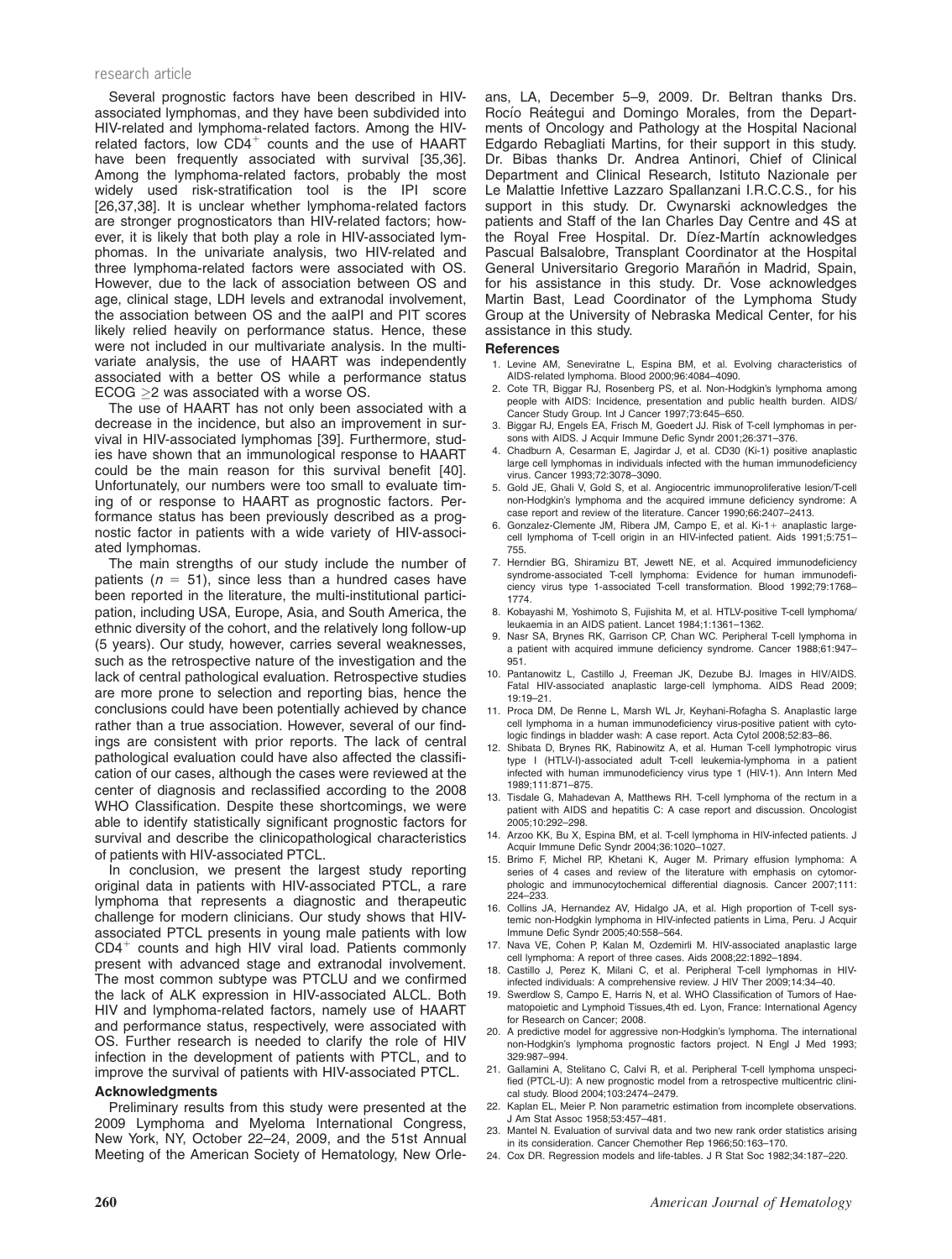- 25. Vose J, Armitage J, Weisenburger D. International peripheral T-cell and natural killer/T-cell lymphoma study: Pathology findings and clinical outcomes. J Clin Oncol 2008;26:4124–4130.
- 26. Tanaka PY, Pracchia LF, Bellesso M, et al. A prognostic score for AIDSrelated diffuse large B-cell lymphoma in Brazil. Ann Hematol 2009. Jun 4 [Epub ahead of print].
- 27. Castillo J, Pantanowitz L, Dezube BJ. HIV-associated plasmablastic lymphoma: Lessons learned from 112 published cases. Am J Hematol 2008; 83:804–809.
- 28. Levine AM. Acquired immunodeficiency syndrome-related lymphoma. Blood 1992;80:8–20.
- 29. Savage KJ, Harris NL, Vose JM, et al. ALK-anaplastic large-cell lymphoma is clinically and immunophenotypically different from both ALK+<br>ALCL and peripheral T-cell lymphoma, not otherwise specified: Report from the international peripheral t-cell lymphoma project. Blood 2008;111: 5496–5504.
- 30. Perez K, Castillo J, Dezube BJ, Pantanowitz L. Human immunodeficiency virus-associated anaplastic large cell lymphoma. Leuk Lymph 2010;51:430– 438.
- 31. Aozasa K, Takakuwa T, Hongyo T, Yang WI. Nasal NK/T-cell lymphoma: Epidemiology and pathogenesis. Int J Hematol 2008;87:110–117.
- 32. Dupuis J, Emile JF, Mounier N, et al. Prognostic significance of Epstein-Barr virus in nodal peripheral T-cell lymphoma, unspecified: A Groupe d'Etude des Lymphomes de l'Adulte (GELA) study. Blood 2006;108:4163–4169.
- 33. Herling M, Rassidakis GZ, Jones D, et al. Absence of Epstein-Barr virus in anaplastic large cell lymphoma: A study of 64 cases classified according to World Health Organization criteria. Hum Pathol 2004;35:455–459.
- 34. Diez-Martin JL, Balsalobre P, Re A, et al. Comparable survival between HIV+ and HIV- non-Hodgkin and Hodgkin lymphoma patients undergoing autologous peripheral blood stem cell transplantation. Blood 2009;113:6011–6014.
- 35. Lim ST, Karim R, Tulpule A, et al. Prognostic factors in HIV-related diffuse large-cell lymphoma: Before versus after highly active antiretroviral therapy. J Clin Oncol 2005;23:8477–8482.
- 36. Simcock M, Blasko M, Karrer U, et al. Treatment and prognosis of AIDSrelated lymphoma in the era of highly active antiretroviral therapy: Findings from the Swiss HIV Cohort Study. Antivir Ther 2007;12:931–939.
- 37. Miralles P, Berenguer J, Ribera JM, et al. Prognosis of AIDS-related systemic non-Hodgkin lymphoma treated with chemotherapy and highly active antiretroviral therapy depends exclusively on tumor-related factors. J Acquir Immune Defic Syndr 2007;44:167–173.
- 38. Mounier N, Spina M, Gabarre J, et al. AIDS-related non-Hodgkin lymphoma: Final analysis of 485 patients treated with risk-adapted intensive chemotherapy. Blood 2006;107:3832–3840.
- 39. Ribera JM, Navarro JT. Human immunodeficiency virus-related non-Hodgkin's lymphoma. Haematologica 2008;93:1129–1132.
- 40. Hoffmann C, Wolf E, Fatkenheuer G, et al. Response to highly active antiretroviral therapy strongly predicts outcome in patients with AIDS-related lymphoma. Aids 2003;17:1521–1529.